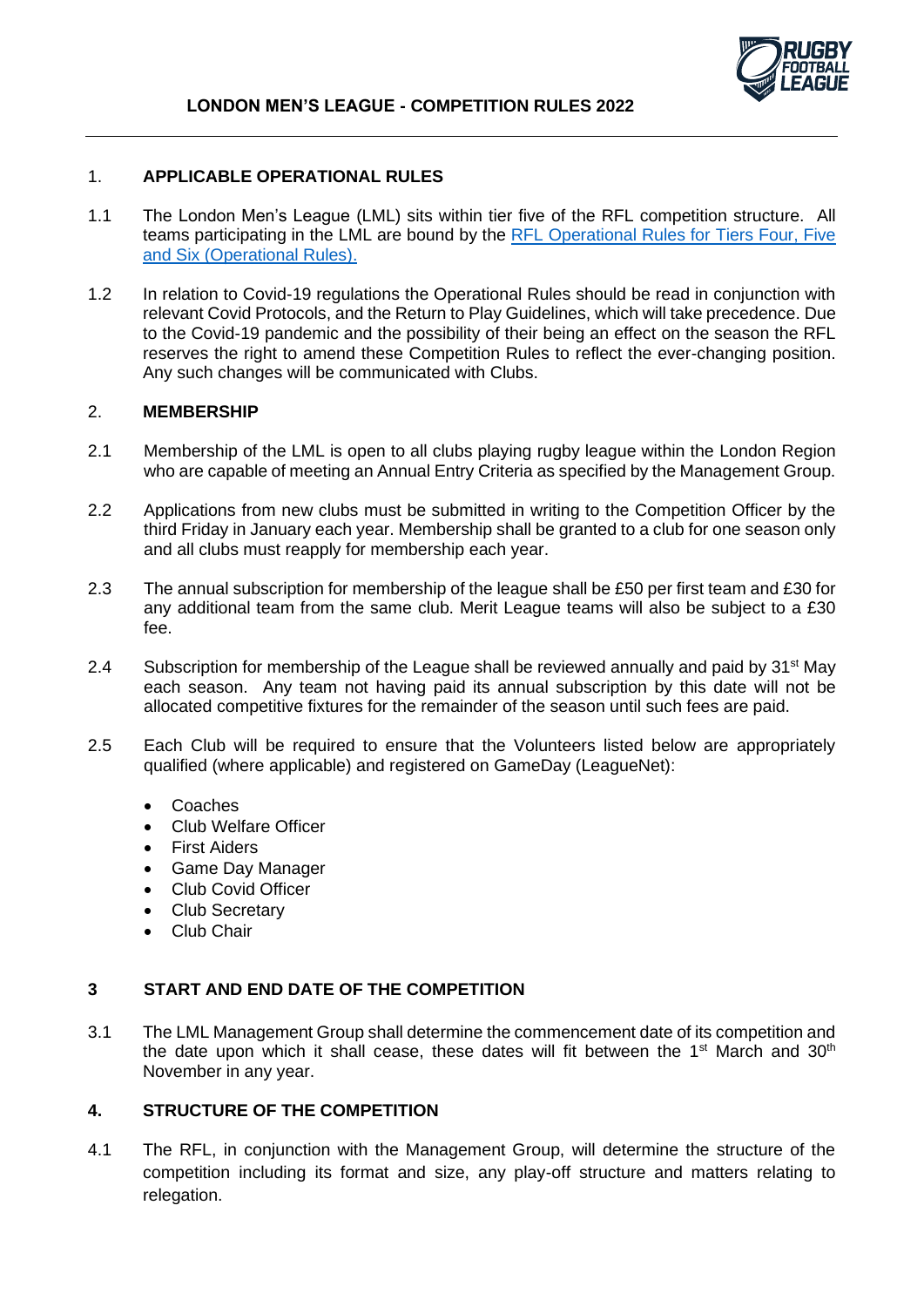

- 4.2 The RFL reserves the right to amend the competition structure, fixture list and play off formats should there be an impact from the Covid 19 pandemic.
- 4.3 If two or more clubs finish level on points at the end of a season the application of competition rule 4.9.2 will decide which team finishes above the other.
- 4.4 If a team withdraws from the League, then the points from the teams remaining fixtures shall be awarded to their opponents in line with competition rule 4.9.3, until they have completed one fixture against all teams within their division. If a team completes more than one fixture against another team within their division, the same method will apply until they have completed two fixtures against all teams within their division.
- 4.5 If a club is expelled or suspended, its record will be expunged, irrespective of how many games that club has played.
- 4.6 The play-off format will be as follows; in the Premier Division, after the regular rounds, the semi-finals will be 1 v 4 and 2 v 3 with the highest placed team having home advantage.
- 4.7 Only players who have played two or more League or Cup fixtures for their respective team are eligible to participate in the play-off stages of the competition. The LML Management group have the discretion to allow players eligibility who have not met the 2 match criteria upon reasons presented by clubs.
- 4.8 Teams who have forfeited two or more games over the course of the season shall not be eligible to participate in the play-off stages of the competition. In this event, the next qualifying team will be entered into the play-off stages.

# 4.9 **League Tables**

- 4.9.1 The League competition tables shall be compiled by the RFL. The positions in which shall be determined by the number of points gained with points being awarded as follows: two points for each Match won; and one point for each Match drawn.
- 4.9.2 The League placings will be determined and calculated as follows:
	- The Club with the highest number of points shall be at the top of the league table and the Club with the lowest shall be at the bottom.
	- Where Clubs have an equal number of points their relative positions shall be determined by points difference so that the Club having the greater points difference is placed above the Club with the lesser points difference.
	- Where Clubs have an equal number of points, and their points difference is equal then relative positions shall be determined by the head-to-head record in League matches only. Where their head-to-head record is even then the aggregate score of all head-tohead league fixtures will decide the team on top.
	- If the positions are still equal, positions will be determined by the toss of a coin which shall be carried out at such time and place as the RFL shall direct and those Clubs concerned shall be entitled to witness the toss.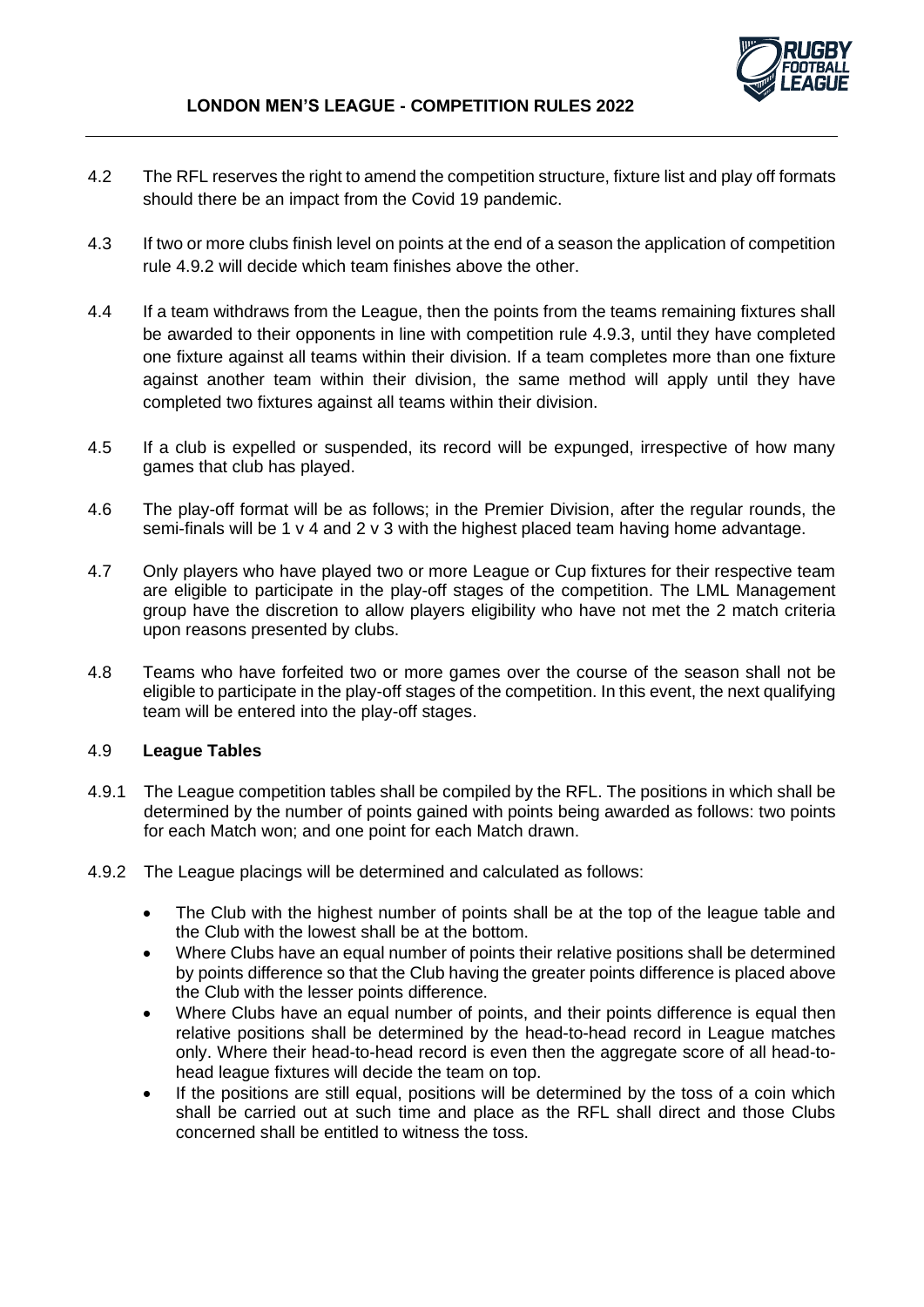

4.9.3 The notional scores in forfeited games shall be 24-0 and a point's deduction of 1 point. The League and Clubs will work to ensure, where possible games are played. 24-0 will only be used as a last resort.

# **5 FIXTURES**

- 5.1 All fixtures must be played as per the fixture list, or the points for such games forfeited, unless an alternative date mutually agreeable by both teams and the Competition Officer can be sought. Any Club wishing to rearrange a fixture must consult their opponents in the first instance to discuss any changes. Should an agreement be reached, details of the change must be confirmed with the Competition Officer.
- 5.2 Where programmed into the fixture programme, backlog dates should not be considered as a free weekend and teams should be prepared to be allocated fixtures on these dates.
- 5.3 No friendly fixtures shall be arranged on a League fixture date without prior approval of the Competition Officer. The details of any friendly fixtures that are arranged, after approval, must be confirmed with the Competition Officer.
- 5.4 Clubs must accept fixtures given at seven days' notice by the Competition Officer.
- 5.5 Any club failing to play a fixture on a scheduled date will be made to play the reverse fixture, if it has not already been played or forfeited, on their opponents' ground.
- 5.6 Any club failing to fulfil a fixture must pay reasonable expenses to the non-offending club, as determined by the LML Management Group. This may include the referee's full fee and expenses.
- 5.7 Any club which fails to notify their opponents of its inability to raise a team 60 minutes before the scheduled kick-off, shall also be liable to pay any expenses, up to a maximum of £40, which their opponents may incur, including kit washing, or medical costs such as strapping.
- 5.8 In the case of a home club failing to fulfil a fixture, a visiting club that has travelled, may claim up to a maximum of £50 towards transport costs.
- 5.9 If a club running two or more teams is unable to raise a team on any particular day, then the highest ranked team fixture must be played.
- 5.10 Any club with more than one team at home, in any competition, must provide an alternative pitch in case of a clash of fixtures.

#### 5.11 **Postponements**

5.11.1 In the event of the home Club suspecting that its ground will not be fit for play owing to adverse weather conditions or other cause, the home Club must immediately call a Match Official on the approved list recognised by the RFL to carry out a ground inspection. If the Match Official states the ground is not fit for play, and in their opinion, there is no chance of it being so before the scheduled kick off, then that decision must be communicated immediately to the visiting Club, appointed Match Official and the Competition Officer. Any Club failing to fulfil this instruction may be guilty of Misconduct and in addition to any sanction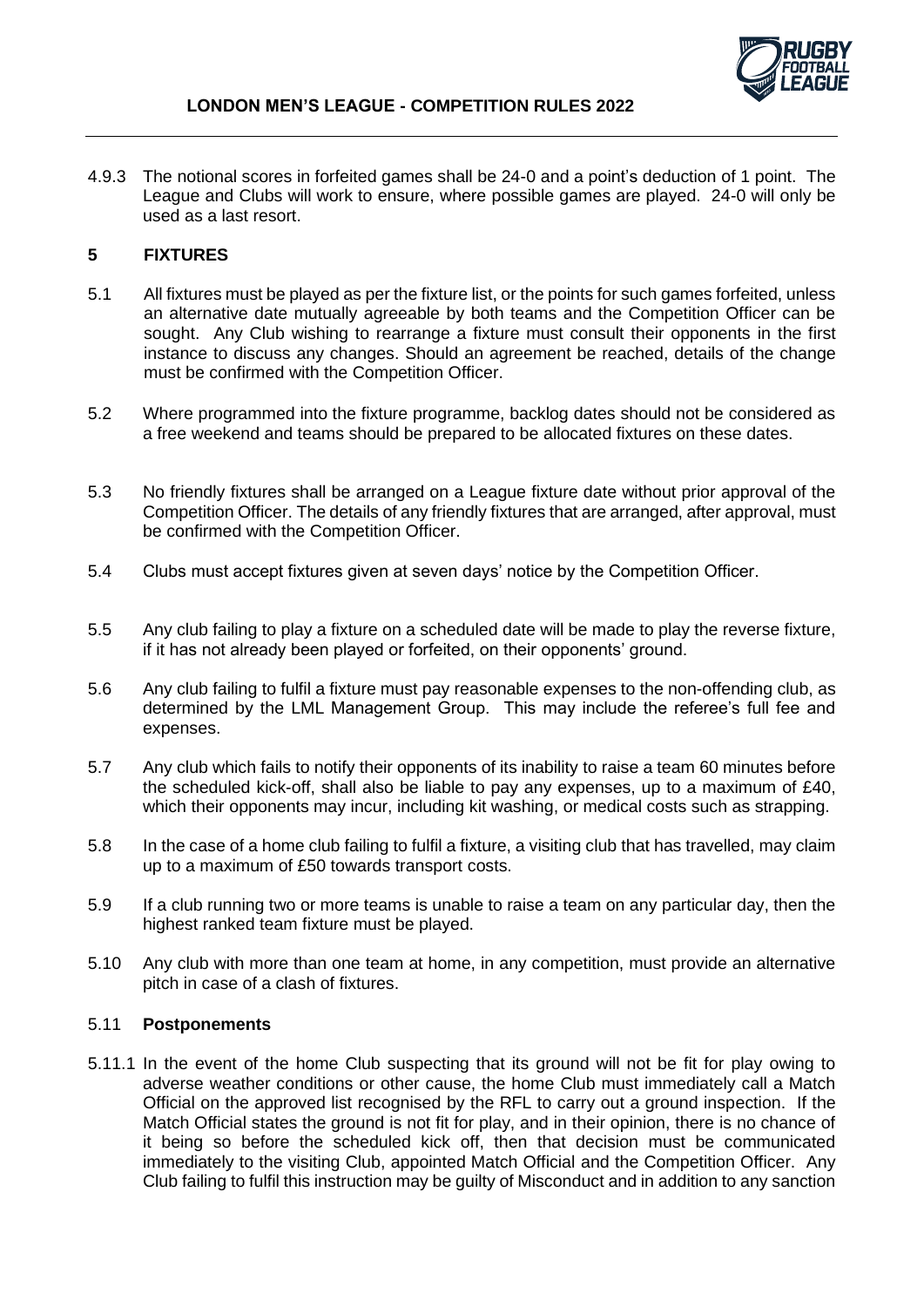

will be responsible for the reimbursement of reasonable travel expenses incurred by any Match Official or Club not so notified.

- 5.11.2 All postponements made in accordance with 5.11.2 must be notified to the Competition Officer within 1 hour of the decision being made.
- 5.11.3 In the case of both a no-fault or mutually agreed postponement, if Clubs cannot agree a new date within 14 days of the original postponement, then the Competition Officer will issue a new date for the fixture. If the new fixture is not played as instructed by the Competition Officer, the points will be awarded to the non-offending club.

# 6. **PLAYER REGISTRATIONS**

- 6.1 All players shall annually register to the Club using the RFL GameDay (LeagueNet) system. The League will circulate a link to the registration portal to the Clubs to commence the registration process. During this process a Player must become an Our League Active member.
- 6.1.1 There is no restriction on the maximum number of players allowed to register per team in the LML, however fifteen is the minimum number per team and scheduled fixtures will be refused until 15 players are registered.
- 6.1.2 New Players can be signed on 'on the day' using the GameDay (LeagueNet) system. Clubs must make every effort to confirm that players are free to register in this manner. Clubs are responsible for ensuring that a player is eligible to play for them before allowing the player to play. A Competition Officer can be contacted on match day to check a player's eligibility.
- 6.1.3 The RFL may introduce, from time to time, new registration processes.

#### 6.2 **Professional Players**

6.2.1 The LML shall allow professional players to play within the Competition in accordance with the Operational Rules and any regulations that are in place relating to the dual registration of players.

#### 6.3 **Transfers**

- 6.3.1 Clubs may register or transfer players from other clubs, using GameDay (LeagueNet). It is the responsibility of the Club the player is moving to, to initiate the transfer. The Club the playing is moving from will need to approve any outgoing transfer requests on GameDay (LeagueNet). Clubs will have 7 days to notify the Competition Officer of any objections to a transfer being approved. After this point, if no objections are raised the Competition Officer will approve the transfer on the Club's behalf. The player has final sign off of the transfer. The process must be completed in full, including player sign off, before a player plays. The Club shall follow any other policies issued by the RFL in relation to the registration of players.
- 6.3.2 All players must fulfil any financial obligations to their current Club before any transfer to another club, including professional clubs, will be permitted. This also applies to a player wishing to sign for a different club in future seasons.
- 6.3.3 The deadline date for transferring of players shall be the 15th of August.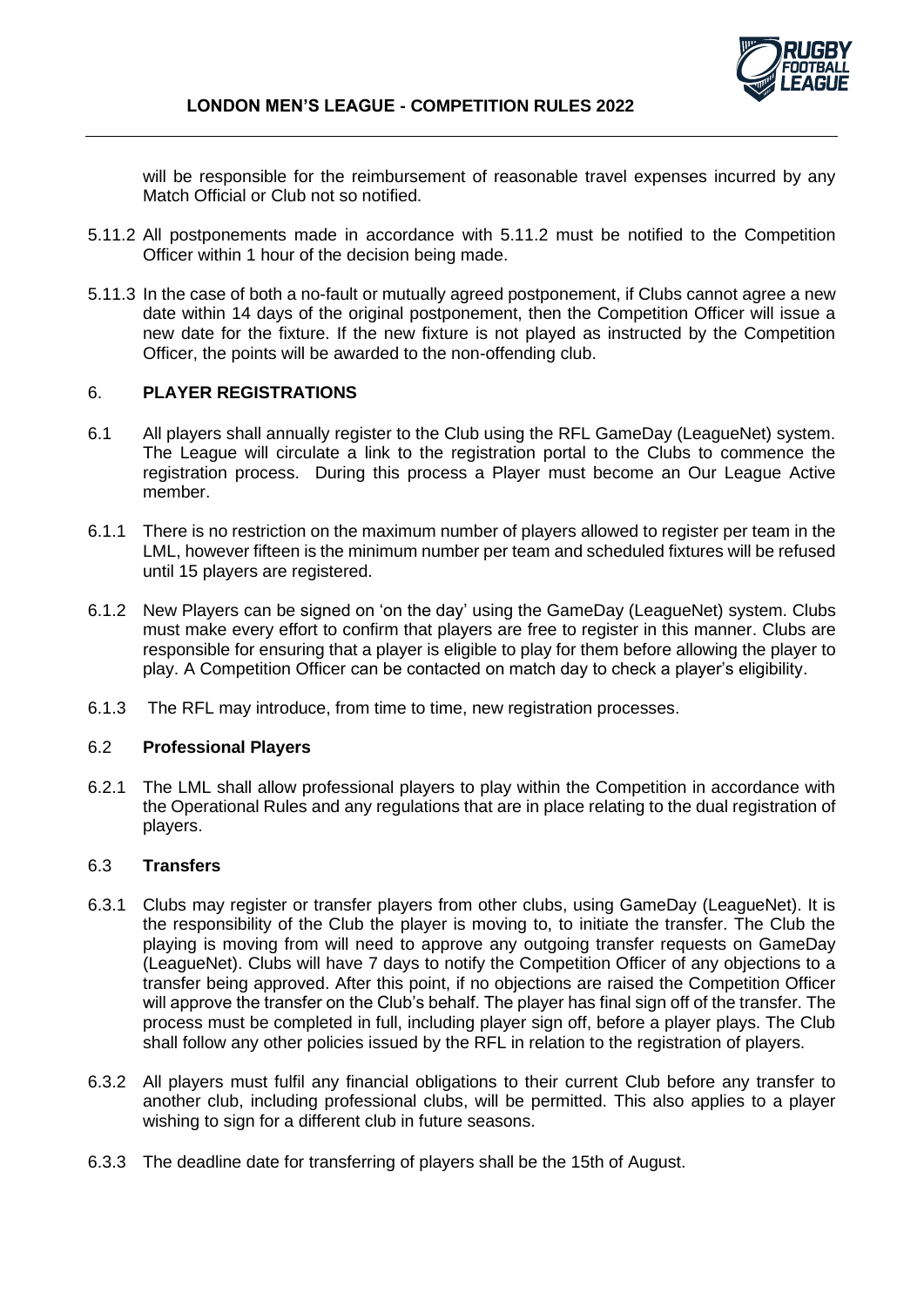

# **7 MATCH DAY OPERATIONS**

- 7.1 All games shall, unless there is mutual agreement between competing clubs to the contrary, be organised and staged on Saturday afternoons with a kick off time scheduled for 2.30pm. Fixtures may be played midweek/Sunday or with a different kick off time on a Saturday. Any changes to the date or time of the fixture must be agreed by both clubs and the Competition Officer must be notified in good time prior to the scheduled fixture.
- 7.2 To maintain the continuity of the playing programme the Competition Officer shall be empowered, if necessary, to bring forward to an earlier date fixtures scheduled for later in the season.

### 7.3 **Team Sizes, Short Sided Games and Loaning of Players**

- 7.3.1 A maximum of 17 players may be named for each side taking part in a fixture including league and cup fixtures, play-off games and finals. The maximum number of players can be increased to 20 - subject to the agreement of the opposition. If agreement is not sought or permitted with opponents, then a maximum of 17 players may be named. For any fixture, this must be confirmed by Thursday evening prior to the weekend's game, and at least 48 hours before for any other game.
- 7.3.2 Clubs are not compelled to 'loan' players. It is their discretion whether they do so or not.
- 7.3.3 'Loaned' players are to be clearly endorsed on the Official Team Sheet as "**LOAN"**
- 7.3.4 If 'loaning' occurs, the game remains an official fixture. The score-line and result of the actual match stands officially. In other words, if team 'A' loans players to team 'B' to make up a side, and then team 'B' wins the game 10-0, the result stands as a 10-0 victory to team 'B'. This fact needs to be borne in mind by any club considering 'loaning' players on match day.

#### 7.4 **Contacting Opponents and Kit Obligations**

- 7.4.1 In accordance with the Operational Rules it is the responsibility of the home Club, during the week preceding a game, to contact both its opponents and the relevant Match Officials regarding team colours and ground directions by no later than 8pm on the Thursday before the following Saturday's fixture.
- 7.4.2 In the event there is a clash of colours the away team must wear an alternative strip.

## 7.5 **Technical Areas**

All non-playing personnel and interchanges must remain in the designated technical area throughout the Match. They are not permitted to station themselves around the field, other than when managing a player, who has been removed from play, or when time management principles have been implemented (other than tracking physios) and are subject at all times to the control of the Match Officials.

### 7.6 **Medical Requirements**

7.6.1 It is the requirement of each Home Club to ensure that a First Aider attends each game. The first aider should make themselves known to the Match Official before the start of any Match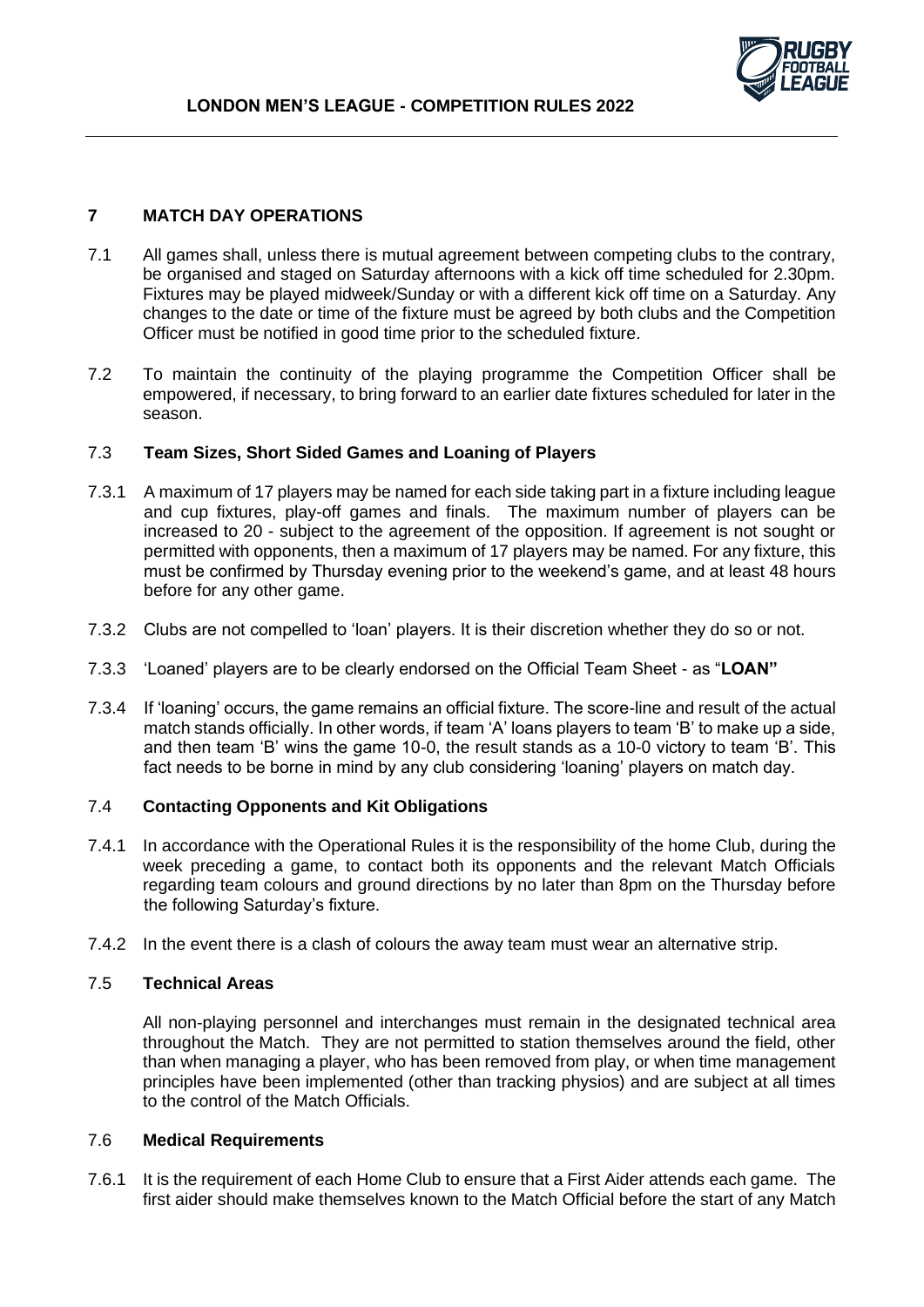

and shall remain for a minimum of 15 minutes after the end of the Game and shall speak directly with a designated Official from both Clubs, if necessary, to ensure that the correct reporting paperwork is completed. In the event that there is no first aider then the match official will not permit a game to take place.

- 7.6.2 First aiders should be listed on the team sheet and are required to register on the GameDay (LeagueNet) system as a volunteer.
- 7.6.3 In the event a player sustains an injury to the head, the Match Official will stop the game and ask for the first aider to attend to them. If the first aider suspects concussion the player should be removed from the field of play. If the player refuses to follow the first aider's advice, then the Match Officials can hold up play until the player follows the instruction of the first aider. Advice for managing concussion can be found [HERE.](https://www.rugby-league.com/governance/medical/concussion)

## 7.7 **Reporting Injuries and Concussion**

7.7.1 In the event there is a serious injury or concussion at a Match this must be reported using the GameDay (LeagueNet) system. Reports are added in the post-game section which is the same area as where results are added. It is imperative that any head injuries are reported on the system as this information has to be provided to the insurers.

### 7.8 **Post Match Arrangements**

- 7.8.1 The home club shall be responsible for supplying all the competing players, club officials and appointed Match Officials with a suitable post-match meal. The visiting club is obligated to accept such hospitality.
- 7.8.2 In the case of away clubs failing to fulfil a fixture the home club may also claim up to a maximum of £50 towards refreshment costs. Any club which will not be requiring refreshments should notify its opponents in advance of the game, otherwise the club will be liable to pay £50 compensation to the home club.

#### 7.9 **Team Sheet and Reporting Results**

- 7.9.1 Official team sheets must be completed correctly before the commencement of matches and shall be signed by a recognised official from each club and the Match Official.
- 7.9.2 Completed team sheets should include the full forename and surname (no initials), of all participants and must be sent by the home club official to the Competition Officer at [competitions@rfl.uk.com](mailto:competitions@rfl.uk.com) within 48 hours following the completion of the game. Details of the man of the match from both the participating clubs must also be included. The failure of a club to complete and return team sheets correctly will incur a £10 administration fine.
- 7.9.3 It is the responsibility of both clubs to ensure that the team sheet information, including point scorers and result information, is entered on the GameDay (LeagueNet) system within 48 hours following the completion of the game. Failure to do so will result in an £10 administration fine. For the avoidance of doubt prior to inserting the result both Clubs must agree with the Match Official the final result.
- 7.9.4 The home club, in consultation with the Match Official and designated officer from the opposition, must agree the result immediately on completion of the game and enter the result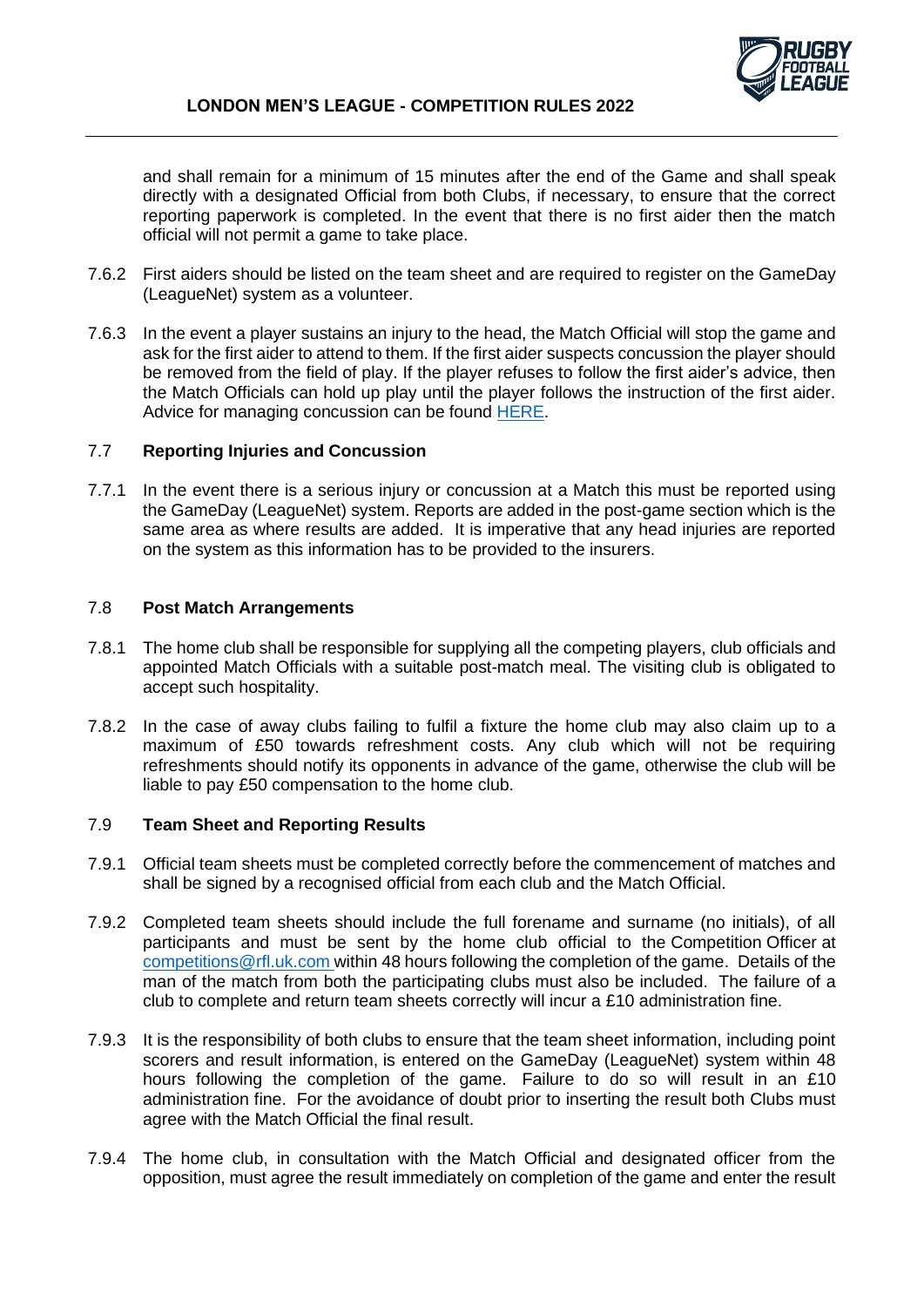

on to GameDay (LeagueNet) within 60 minutes. Failure to comply could result in a £10 administration fine.

#### 7.10 **Abandonment of Games**

7.10.1 If a game is abandoned with more than three-quarters of the playing time elapsed, the result shall stand unless otherwise determined by the LML Management Group. If less than threequarters of the playing time has elapsed the LML Management Group, at its sole discretion, may order a game to be re-played.

#### 7.11 **Requests for Postponement due to Representative Rugby League**

- 7.11.1 A club with two or more players selected to participate in a RFL recognised representative fixture (as determined by the Operational Rules) may apply to postpone its fixture scheduled that weekend.
- 7.11.2 Such club applications should be submitted in writing and lodged with the Competition Officer and copied to the club's opponents for receipt within 96 hours of the scheduled representative match.

### **8 DISCIPLINE, SUSPENSIONS AND FINES**

- 8.1 A LML discipline panel is in place to deal with all discipline matters arising, in accordance with section D of the Operational Rules. The disciplinary panel shall have the full power to expel, suspend and/or fine any club, player, official or other person, subject to the Operational Rules, found guilty of misconduct and/or breach of these rules and/or breach of the Operational Rules and to order them to meet any costs incurred.
- 8.2 A written report of a Match Official on the misconduct of any club, player or official must be sent via email to the Competition Officer with a copy to the offending club for receipt inside 48 hours from the conclusion of the game.
- 8.3 Reports of brawling defined as three or more players involved should via email be sent by the Match Official, for receipt within 48 hours of a game's conclusion, to the Competition Officer. Separate copies of the report will then be forwarded to the clubs concerned.
- 8.4 Any club which does not receive, within 48 hours, a report outlining a dismissal or brawl having occurred should contact the Competition Officer immediately. The failure of a club to receive a written report will not prevent action being dealt by the relevant discipline committee.
- 8.5 A reported club, player, official or any other person may, to defend an allegation of misconduct, send a letter for receipt by the Competition Officer within seven days of the date of the match. The club or such persons may in their own defence request a personal appearance and/or bring witnesses and/or submit written mitigation, to the hearing, if they notify the Competition Officer within seven days of the alleged offence and send a deposit of £20.00 which must be paid to the RFL by bank transfer. The deposit shall be refunded after the hearing, provided that the appellant or their designated representative attends in person and they are found not guilty.